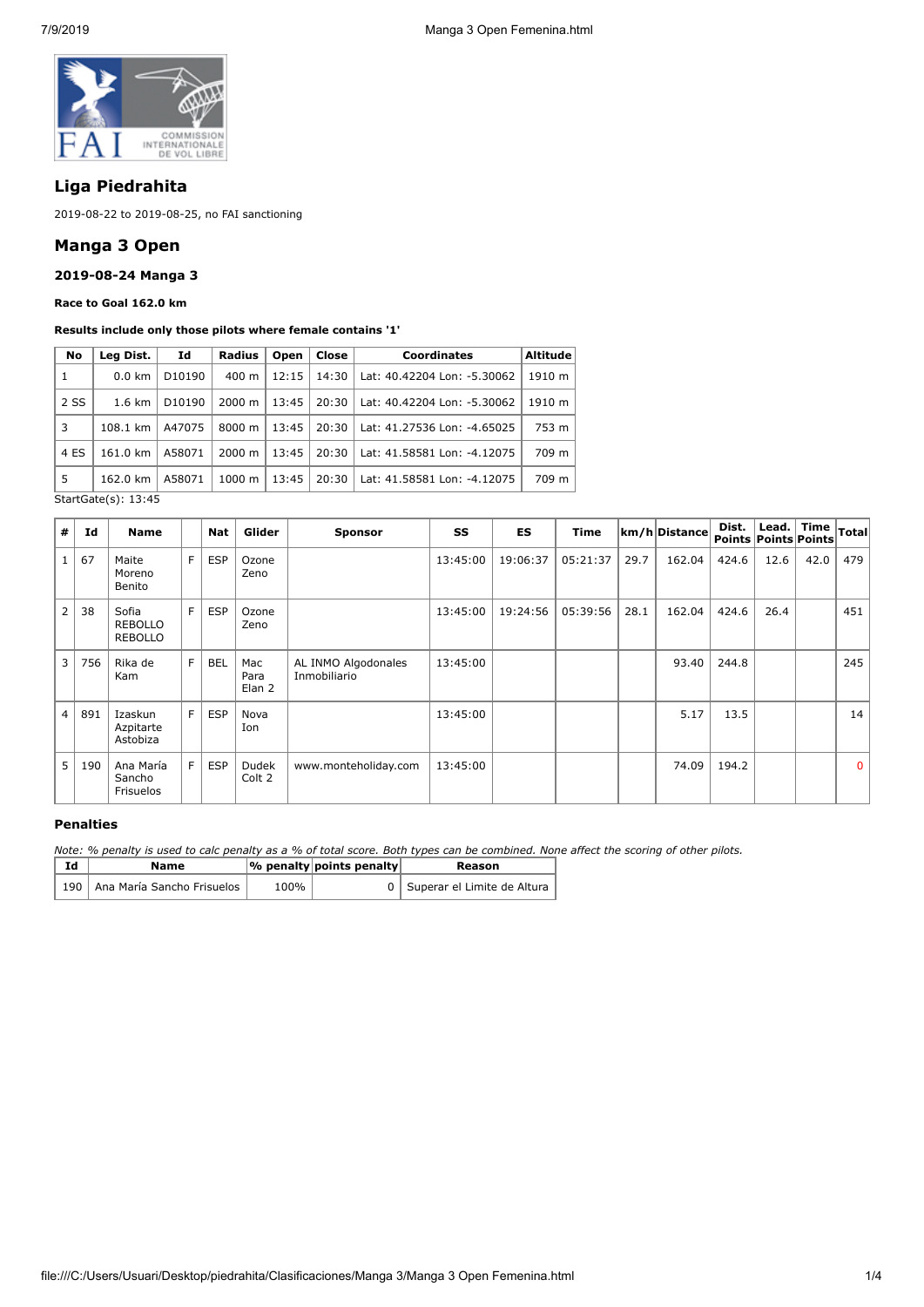**Pilots absent from task (ABS)**

**Id Name**

## **Pilots not yet processed (NYP)**

**Id Name**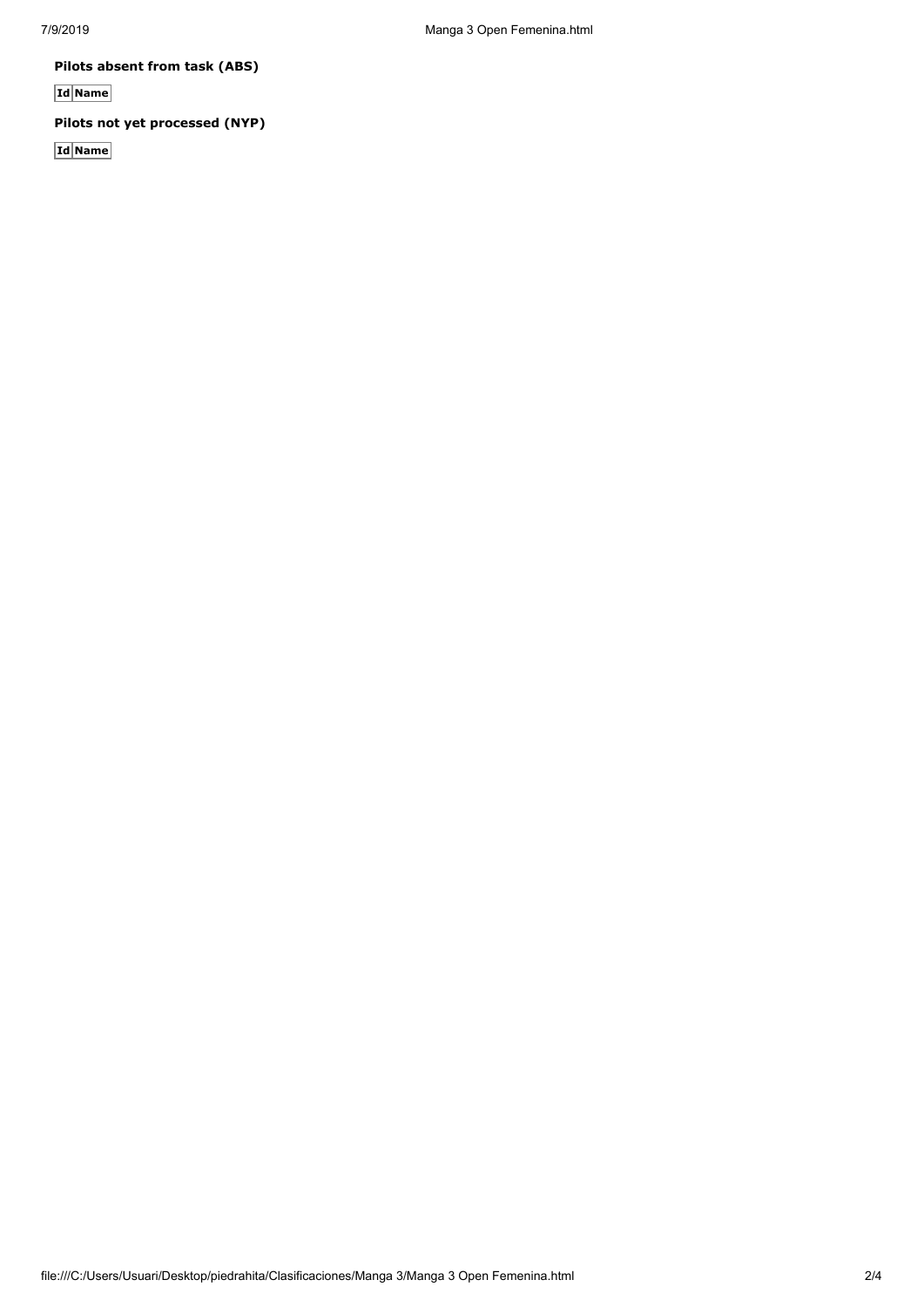#### **Task statistics**

| param                           | value                     |
|---------------------------------|---------------------------|
| ss distance                     | 159.435                   |
| task_distance                   | 162.035                   |
| launch_to_ess_distance          | 161.035                   |
| no_of_pilots_present            | 90                        |
| no_of_pilots_flying             | 89                        |
| no_of_pilots_lo                 | 45                        |
| no_of_pilots_reaching_nom_dist  | 80                        |
| no_of_pilots_reaching_es        | 45                        |
| no_of_pilots_reaching_goal      | 44                        |
| sum_flown_distance              | 10192.207                 |
| best_dist                       | 162.035                   |
| best_time                       | 3.66972222222222          |
| worst_time                      | 5.69583333333333          |
| no_of_pilots_in_competition     | 91                        |
| no_of_pilots_landed_before_stop | 0                         |
| sum_dist_over_min               | 9842.858                  |
| sum_real_dist_over_min          | 9842.858                  |
| sum_flown_distances             | 10192.207                 |
| best_real_dist                  | 162.035                   |
| last_start_time                 | 2019-08-24T13:45:00+02:00 |
| first_start_time                | 2019-08-24T13:45:00+02:00 |
| first_finish_time               | 2019-08-24T17:25:11+02:00 |
| max_time_to_get_time_points     | 5.58537412750727          |
| no_of_pilots_with_time_points   | 39                        |
| goalratio                       | 0.49438202247191          |
| arrival_weight                  | 0                         |
| departure_weight                | 0                         |
| leading_weight                  | 0.100694119599585         |
| time_weight                     | 0.474700849540902         |
| distance weight                 | 0.424605030859513         |
| smallest leading coefficient    | 2.4625271099773           |
| available_points_distance       | 424.605030859513          |
| available_points_time           | 424.700849540902          |
| available_points_departure      | 0                         |
| available_points_leading        | 150.694119599585          |
| available_points_arrival        | 0                         |
| time_validity                   | 1                         |
| launch_validity                 | 1                         |
| distance_validity               | 1                         |
| stop_validity                   | 1                         |
| day_quality                     | 1                         |
| ftv_day_validity                | 1                         |
| time_points_stop_correction     | 0                         |

## **Scoring formula settings**

**param value**